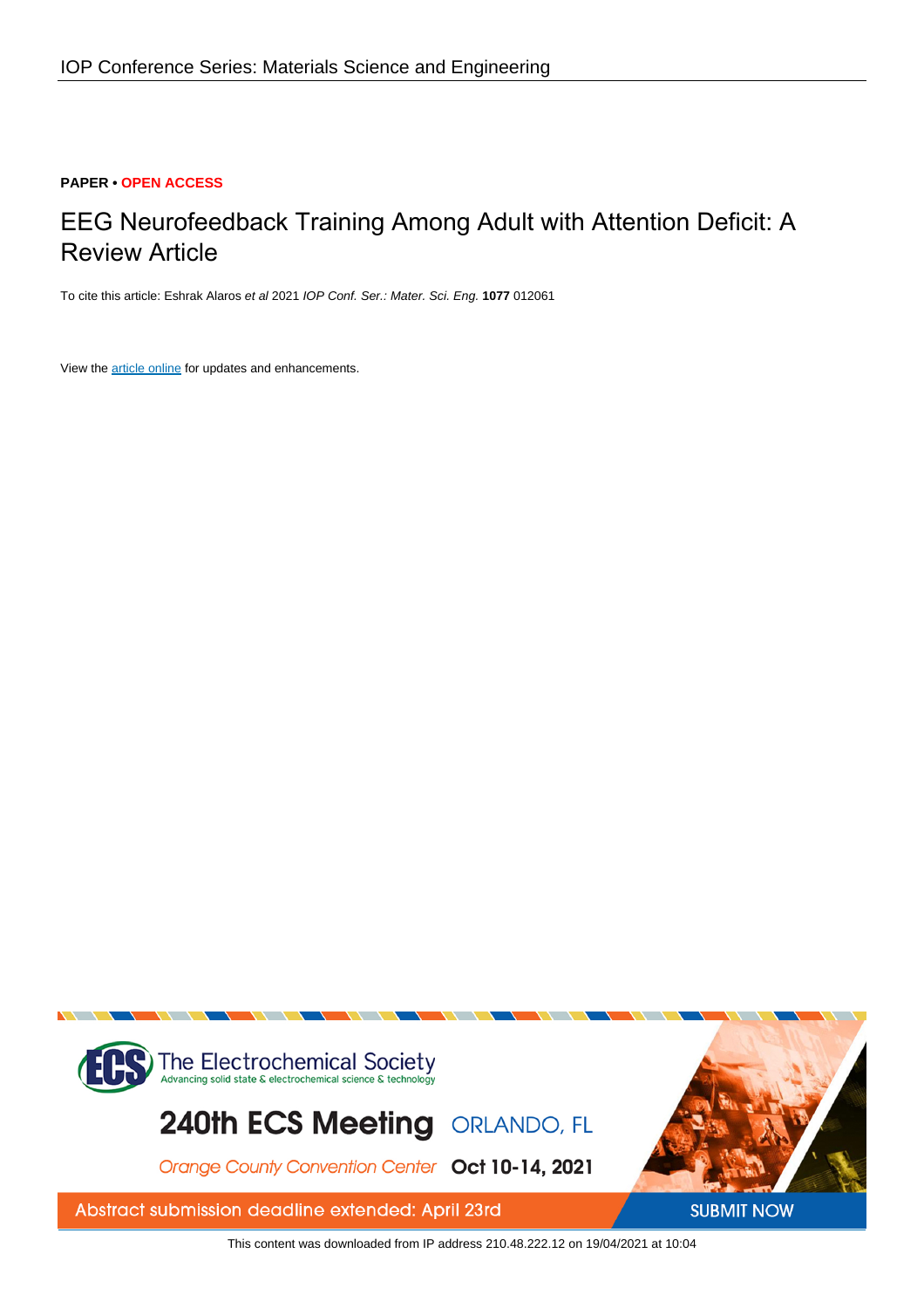# EEG Neurofeedback Training Among Adult with Attention Deficit: A Review Article

# Eshrak Alaros<sup>1</sup>, Dini Oktarina Dwi Handayani<sup>2</sup>, Hamwira Yaacob<sup>3</sup>, Muharman  $Lubis<sup>4</sup>$

<sup>12</sup>School of Computer Science & Engineering, Faculty of Innovation & Technology, Taylor's University, Selangor, Malaysia

<sup>3</sup> Computer Science Department, Kulliyyah of Information and Communication Technology, International Islamic University Malaysia, Selangor, Malaysia 4 Information System, Faculty of Industrial Engineering, Telkom University, Indonesia

E-mail: <sup>1</sup> eshrakabdulqaderali@sd.taylors.edu.my,<br><sup>2</sup>dinioktarina dwihandayani@taylors.edu.my, <sup>3</sup>bya

 $\frac{d^2 \text{dinioktarina.dwihandayani@taylors.edu.my, } ^3 \text{hyaacob@iium.edu.my,}}{4 \text{mubarmanlubis@talkomuni/ersitu ac id}}$  $\frac{4}{3}$ muharmanlubis@telkomuniversity.ac.id

Abstract. Neurofeedback is considered a promising therapy for boosting cognitive skills, which 10% of the US medical sector is using as a new training method among patients. Attention is a significant mechanism for learning and is essential for life in general. As the person grows up the level of responsibilities also increases, which needs high concentration in doing normal activities. To succeed in any activity, neurofeedback therapy needs to check brain waves to locate the problem in the brain and train it. This paper aims to review the attention deficit treatment based on neurofeedback using a systematic review method. The results found that the common features are the area of EEG (Frontal, central) in the brain, type of tools and software, time of training and the impact upon the trainer. Neurofeedback showed improvement of brain attentionability for a longer time as well as reduction in recovery time in case of a disturbance interruption.

### 1. Introduction

Brain waves are made up of a set of signals divided into five waves, namely delta, theta, alpha, beta, and gamma, which are classified based on frequency [29]. Each wave is linked with specific mental states, with varying values. The classifications of brain waves using electroencephalographic (EEG) separated bands based on frequency found that beta waves are used for focused mental work, attention, and sensory data processing. EEG is a non-invasive neuroimaging technique that has been employed broadly to study many resting states and cognitive processes in the brain [21]. Knowing the elements of the standard EEG is a prerequisite for obtaining expertise in analyzing an abnormal recording and describing the frequency bands and individual waveforms for the waking and sleeping states among adults [23]. Figure 1 shows a typical example of using and utilizing EEG.

In this figure, a standard training (in this figure is a video playing) takes place, using EEG/BCI equipment attached to the head capturing brain signals. Later those captured signals will be processed to figure out patterns. The brain reacts to different stimuli, and the captured brainwaves are usually divided into different frequency rhythms by EEG signals. These band waves are ever-present in different portions of the brain [16]. To capture EEG signals, there is a 10-20 internationally standard placement system [16]. For example, to capture the Emotiv Epoc+ signal, the neuro-sensor headset system is the

Content from this work may be used under the terms of theCreative Commons Attribution 3.0 licence. Any further distribution of this work must maintain attribution to the author(s) and the title of the work, journal citation and DOI. Published under licence by IOP Publishing Ltd 1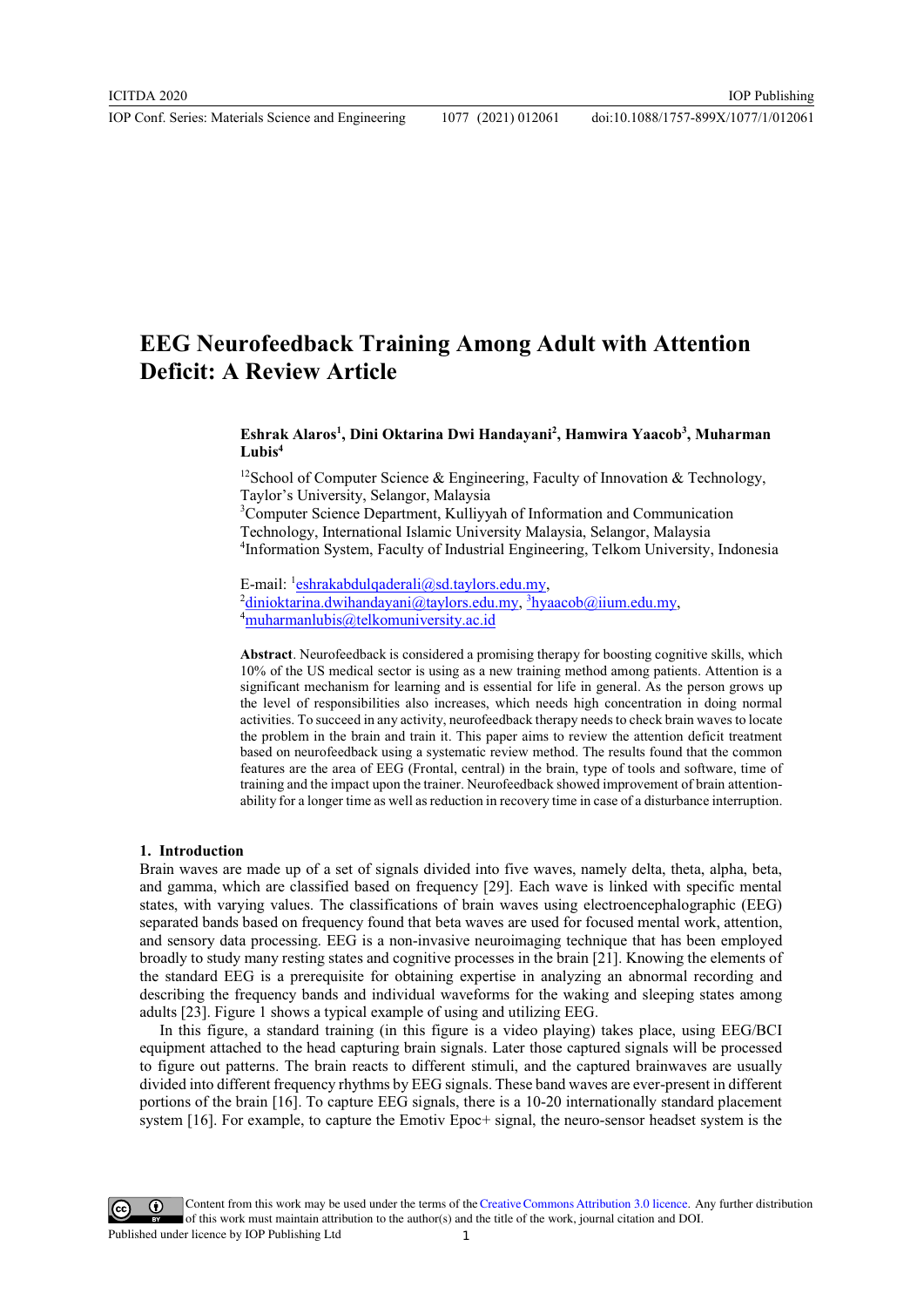doi:10.1088/1757-899X/1077/1/012061

most used device. The typical electrodes positions over the scalp are shown in figure 2, and there are 16 electrodes [31]. The sampling rate of the band using Emotiv Epoc+ was 128 Hz, and the EEG data are segmented using one second time interval [16].



Figure 1. An example of EEG usage (source: [16], [48])



Figure 2. Electrode placement system using Emotiv Epoc+ [16]

# 2. Attention Study using Neurofeedback

Many approaches and methods have been used to conduct experiments related to attention using EEG. Randomized controlled trials (RCTs) are techniques that employ EEG with those diagnosed with ADHD. The trails involve theta and beta bands training, which target increasing beta band (13–20 Hz) activity while reducing theta band (4–8 Hz) activity. The trails also involve slow cortical potential (SCP) training, which is linked to bidirectional regulation of cortical excitability. Thomas and Vinod [44] investigated the effect of neurofeedback on enhancing the attention and cognitive function of healthy people using games. The researchers experiment took five days, in which they used Neurofeedbackbased game played using EEG brain signals related to recognition. They measured the level of attention using entropy values of EEG and compared the cognitive test results. The findings revealed the benefits of utilizing neurofeedback using games in the treatment of attention disorders or improving cognitive skills. Yildirim & Varol [48] used EEG-based games, mainly 'Matching Mind Math' to enhance students' attention. When the student starts the timer, then the average attention is reset, to measure average attention rates. The student maps mathematical equations with relevant answers with a drag and drop button game. The result is then used for further analysis to measure the attention level and its duration. The measurement method used a student's mood to study his/her mediation and attention level.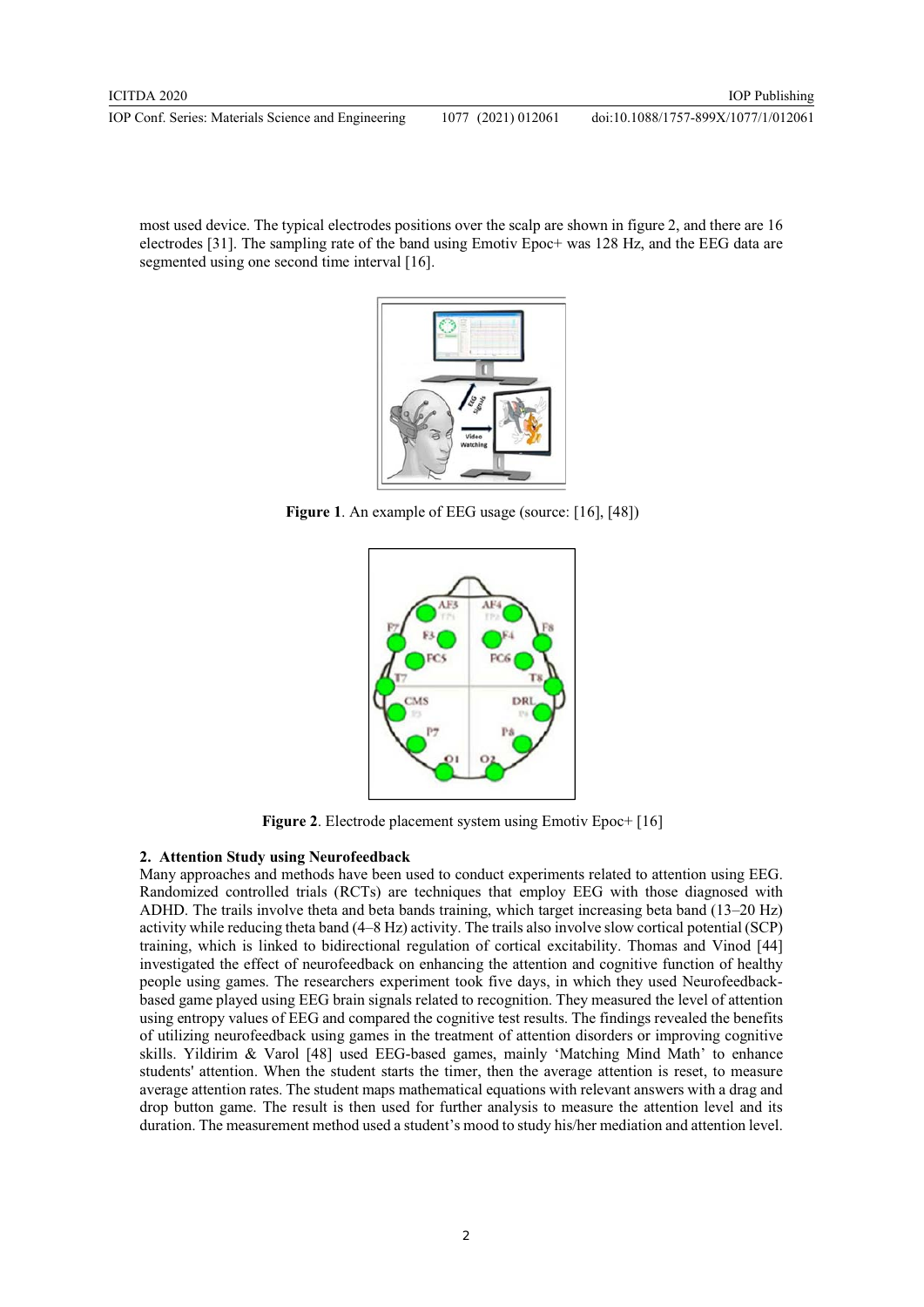The frequencies used in detecting and enhancing attention using EEG feature extraction are theta, alpha, and beta frequencies. For instance, Vasiljevic and de Miranda [46] and Thomas and Vinod [45] employed EEG in alpha waves only. They measured the differences in the alpha waves as indicator for increasing in the attention levels. Their findings showed a positive correlation between attention level and game difficulty while some studies focused on in beta waves as in [18, 35, 52]. However; Theta and alpha frequencies get less focused on enhancing attention [17]. Regarding the tools used with EEG, the most used tool is Emotiv Epoc. Another tool, Neurosky/MindWave, is cheaper and easy to use- as it has only one channel for collecting signals. However; different tools with different areas and channels give different results for attention. Meanwhile the prior studies focused on detecting attention by checking the attention level using different stimuli [5]. For instance; Thomas [43] trained participants to enhance their attention level by putting participants under pressure-via exposing them to many questions that they should answer as fast as possible. He found that the attention score increases. In continuing with training for better attention, Ochi et al., [35] employed a game to keep participants' attention all time they used a stricter level of games in each session

 The frequency chosen; for EEG during training time; was different for various purposes. EEGbased therapy most of the time rely on increase/ decrease the frequency. Beta frequency rises with healthy adults and reduces with attention deficit group. The arguments among those studies was regarding the length and periodically of the training session; in overall, the arguing to do it with less than one week with 30 minutes per session. To conclude that to produce measurable results in biofeedback therapies, a mean of 30-minute session; three day a week is needed. [50]. All previous work discussed in this study used various stimulation to enhance attention. Sometimes, they employ visual or audio effects, while others put some pressure to motivate participants to increase their concentration. However, most of the studies were observing not interfering, i.e., they try to measure waves related to attention and the various changes occurring during the experiment session but without interfering. On other hand, the theta/beta protocol cannot be used with high expectations because it is not a good index with maturation and it cannot solely be used to describe attention disorder [21]. Thus, it could be said that theta/beta can be an extra diagnostic marker mostly for children but not for adolescents. The theta/beta protocol analysis showed that children could be differentiated from normal people by absolute theta, but this was not the case for adults [24]. This proves the significant role of EEG in diagnosing attention. Some related studies summarized using the different methods without using EEG as a measurement tool to improve the focus. The methodology used no electronic devices whatsoever attached to participants to train their attention. They either used surveys [8], results from playing games [34, 36], or used a questionnaire [2]. Some emphasize on physical activities to improve not only health but also attention [2, 36].

### 3. Research Gap

The attention of people is influenced by the distraction and the temptations surround them, which the students are among the most affected people due to their interest in social media and video games. Researchers employ EEG-based techniques as they are accurate in reading brain activities-related waves. For the sake of finding threshold values for (alpha, beta, and theta) that tell whether a student has attention issues or his/her attention improved, this study conducted an extensive literature review to students' attention improvement studies. The results have shown that currently, researchers use EEGbased tools and techniques to study the variances in waves emit from the brain, yet, this after employing other methods to train students and enhance their attention. There is inconsistency regarding the most significant wave type and frequency range that describes whether is attention issues or improved. EEG was found to be a quick and objective tool for evaluating attention levels [5]. Yet, EEG works with brain waves that are fairly weak, subject to interference and noise, vary depending on the individual, the subject's physiological status and time [5]. Moreover; a simple action while EEG tool capturing the waves such as fatigue, pain and even closed eyes probably can distort the measurements [26]. Consequently; this brings difficulties to collect brain waves cleared of errors. Due to that investigating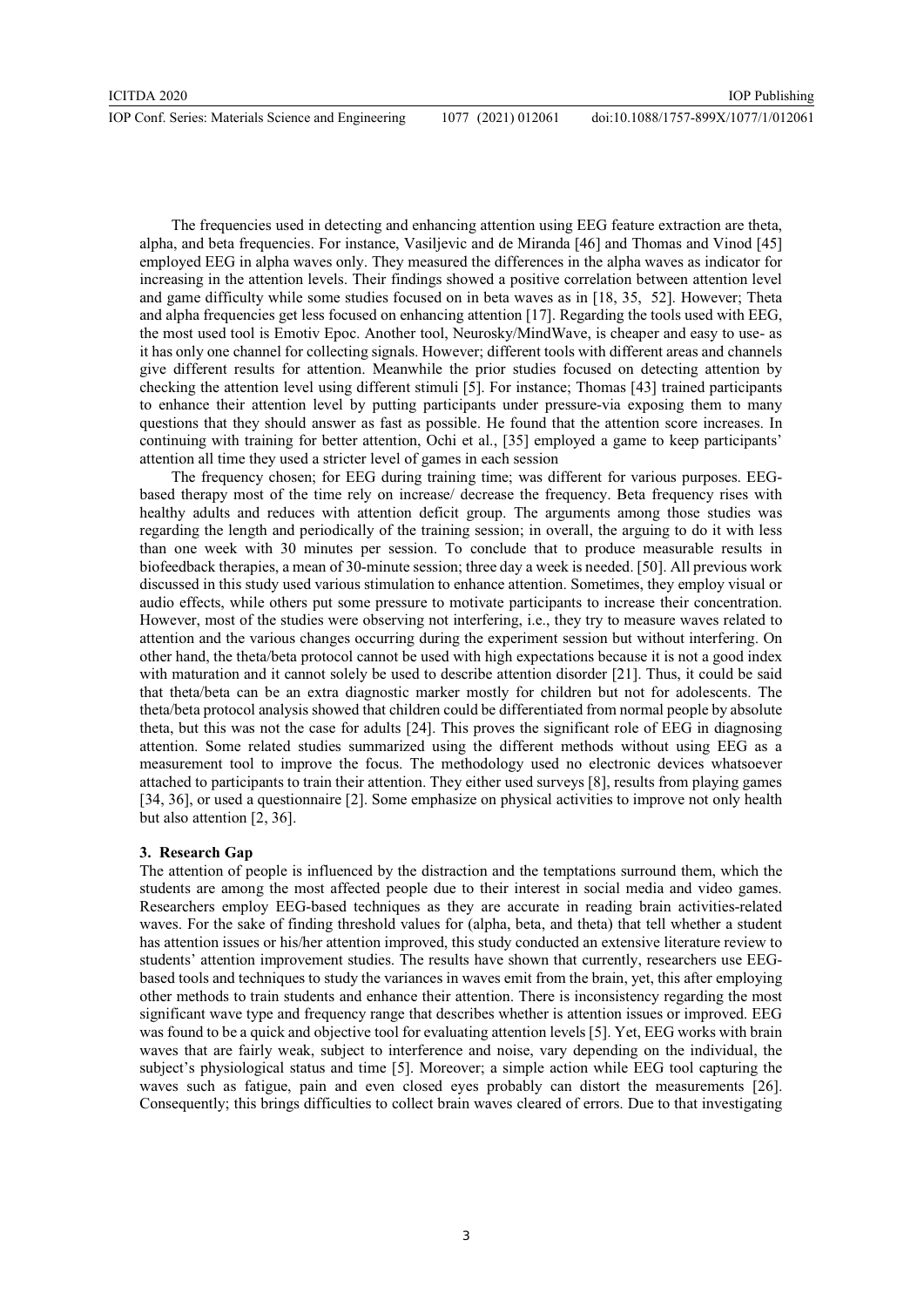techniques employed in prior studies to overcome those challenges; in addition to values that claimed by researchers to be the threshold and can be standardized.

Many studies have designated that different brain activity frequencies in the frontal lobe are highly associated with personality, emotion, attention, rationality, and creativity [39]. EEG signals can be studied in the time, frequency domains, and the most discussed features are waveform, band and band power in the alpha, beta, and theta bands [5]. Researchers have focused on various wave types with multiple justifications. They mainly focused on changes in the wave's strength during the session. For instance; [15] reported that an upsurge in attention marked by an increase in alpha waves and a decrease in theta waves. Moreover, many studies indicate that an increase in beta waves and a decrease in the theta band is a significant sign of good attention/ concentration and memory [53]. Another study reported that alpha amplitudes an increase in frequency, meanwhile means high attention or deep concentration [46]. Sauseng et al., [37] have found that an increase in theta-waves, claiming that means focused attention [5]. Due to no an agreement among researchers regarding using specific wave types (alpha, beta, theta), specific frequency and/or regions of brain to measure people's attention level; many studies focused on power densities in alpha, theta and beta frequencies such as in [5] with attention. Researchers tend to measure attention improvement using several blocks of the games where the first blocks look like training, other blocks to measure attention improvement. Simultaneously, they record waves emit from the brains of the players. Later and using t-test and ANOVA with players' scores to find positive differences. Then after those statistical procedures confirm positive differences in players' ratings, they studied the changes in alpha, beta, and theta. The results presented in table 1, show entirely different and sometimes contradicted findings regarding the changes in waves particularly alpha and theta. Yet, there is no specific range of values that may not use as a trigger for attention problems or improvement. Researchers again have quite a long time to come up with stable and valid EEG-based measurements regarding attention. Studies yet rely a little bit on brain waves reading to confirm attention-related problems, which is most of the time using it as a supplementary method.

| Author                                        | Attention improvement signs                         |
|-----------------------------------------------|-----------------------------------------------------|
| (Chiang et al., $2017$ )                      | Calculated the relationship between each feature    |
|                                               | (theta, beta, alpha) and attention                  |
| (Zolubak et al., 2018)                        | An increase in beta waves and a decrease in theta   |
|                                               | waves                                               |
| Sauseng et al., 2007)                         | Theta waves up and beta down                        |
| (Kawatake et al., 2017)                       | Alpha amplitudes decrease and increase in frequency |
| (Lansbergen, Van Dongen-Boomsma, Buitelaar, & | Increase in theta waves                             |
| Slaats-Willemse, 2011)                        |                                                     |
| (Yao et al., 2017)                            | Alpha power increases                               |
| (Zamora Blanón et al., 2016)                  | Different in alpha and beta declines                |
| (Lim et al., 2019)                            | High alpha power, beta power and theta power        |
| Author                                        | Attention improvement signs                         |
| (Chiang et al., 2017)                         | Calculated the relationship between each feature    |
|                                               | (theta, beta, alpha) and attention                  |
| (Zolubak et al., 2018)                        | An increase in beta waves and a decrease in theta   |
|                                               | waves                                               |
| (Sauseng et al., 2007)                        | Theta waves up and beta down                        |
| (Kawatake et al., 2017)                       | Alpha amplitudes decrease and increase in frequency |
| (Lansbergen, Van Dongen-Boomsma, Buitelaar, & | Increase in theta waves                             |
| Slaats-Willemse, 2011)                        |                                                     |
| (Yao et al., 2017)                            | Alpha power increases                               |
| (Zamora Blanón et al., 2016)                  | Different in alpha and beta declines                |
| (Lim et al., 2019)                            | High alpha power, beta power and theta power        |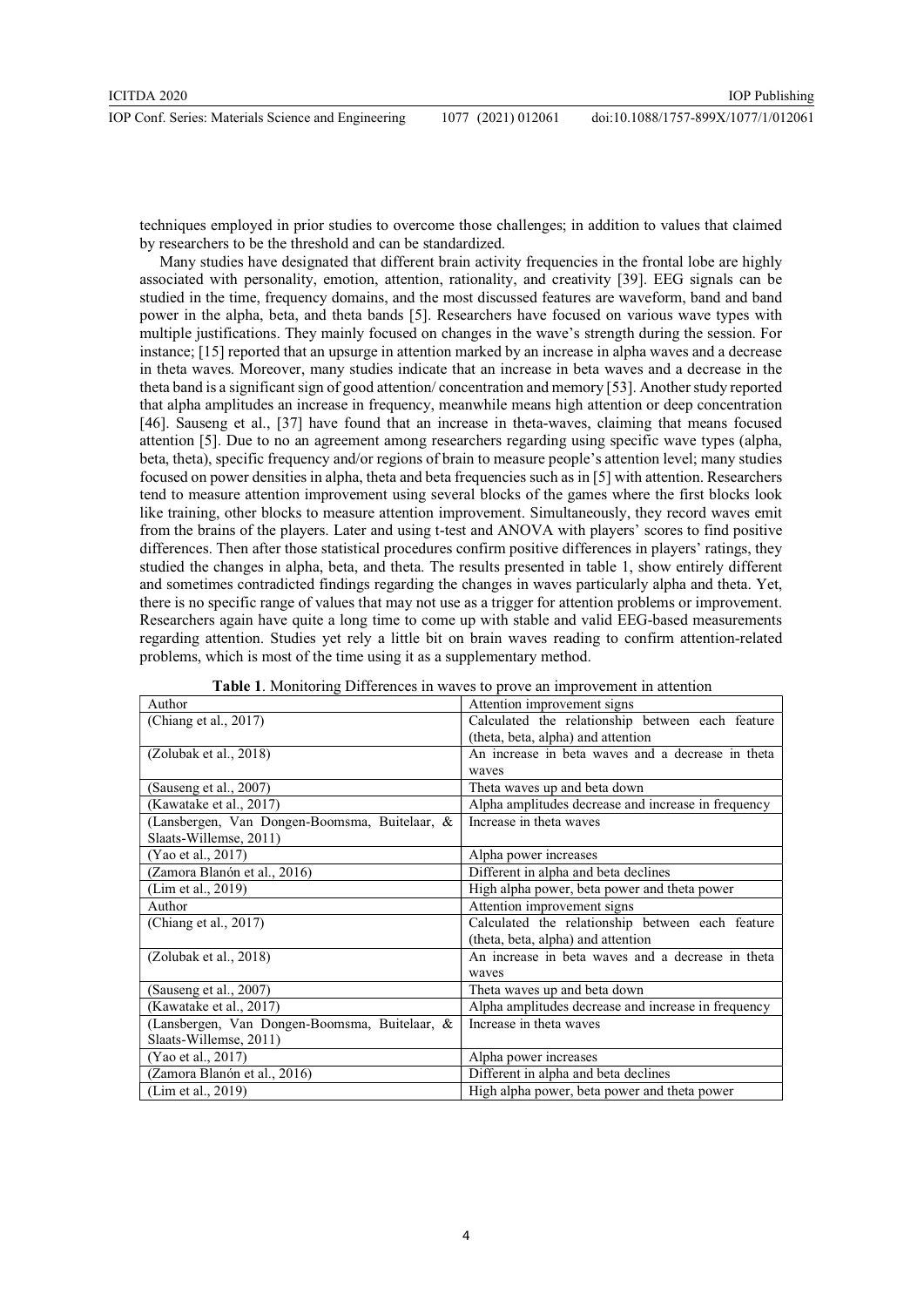#### 4. The Attention Deficit

Attention issues link mostly to paying less concentration or recalling information in time whenever needed [17]. Attention Deficit (AD) is a condition characterized by the presence of a variety of symptoms that cannot be diagnosed without clinical examination [49]. Some of the symptoms are related to memory, inattention, impulsivity, executive function, trouble with multitasking, minor planning, low frustration tolerance, frequent temper swings, troubleshooting and completion of obligations, and trouble managing stress [38]. These symptoms vary in magnitude and degree from one person to another and need daily activity to test the level of disorder [12].

#### 4.1. Attention Representation

Neuroglia and neurons are two types of cells [29] in the brain, which the function of neuroglia cells is to back up the neurons to supply them with the required oxygen and nutrients [29]. On the other hand, the neurons are in charge of information transmission through nerve impulses, i.e., biochemical and electrical urges. This continuous flow of electrical current in the brain, caused by synaptic excitation of the dendrites in the neurons, produces electrical signals that spread from the encephalic mass to the scalp, which are called brain waves. The first example of a disorder that is similar to AD was inspected by the Scottish physician Sir Alexander Crichton in 1798 [19], wherein he validated the observations of 43 clinic cases of mental illness [19]. Attention deficit affects children and adolescents and may continue until the end of their lives [40]. Boys are more prone to getting attention issues than girls and are usually discovered during the early school years [19, 35]. Individuals may display problems in various ways, and these behaviours interfere with school and home lives [43]. Adults may have trouble managing time, setting goals, being organized, and holding down a job, and they have low self-esteem and self-efficacy [27]. Usually, symptoms of AD disorder may change as a person gets older [45].

### 4.2. Attention Measurement Tools

A Brain-Computer Interface (BCI) is a medium that allows a human to interconnect with devices using brain signals. Several studies have investigated an EEG and/or BCI as a control system for several tenders [31]. Any individual can have an experience without using physiques [3] as EEG/BCI transfers the command to the device from the brain, rather than the particular way of tensions or physical fitness [22]. EEG-BCIs have been utilized as rehabilitation tools, as assistive technology, and others [32]. Many EEG applications utilize EEG signals. In contrast, other applications use other recording modalities such as magnetoencephalography (MEG), electrocorticography (ECoG ), intracortical microelectrode recording of single-neuron action potentials or local field potentials, functional magnetic resonance imaging (fMRI), and functional near-infrared spectroscopy (fNIRS) [28]. EEG works with brain waves of different bands [10, 28, 31]. For instance, when people are exposed to video stimuli, the detected brain waves are gamma and beta wavebands from the frontal lobe [16, 42]. It has been noticed that for different training purposes with different protocols, using different channels can provide different results. For instance, using EEG for attention detection, Chouhan et al. [6] and Kaur, Singh and Roy [16] used alpha and beta wave bands from Fp1, Fp2, F3, and F4 channels. Meanwhile, other channels were used to detect other cognitive skills [44]. Likewise, developing an EEG-based game for attentiondeficit treatment aimed to enhance the level of the player's engagement, whether in education for students, work for employees, or medical response for patients [46]. According to Zolubak, Pelc and Kawala-Janik [53], there is a long history of EEG studies with attention, with the first study on restingstate brain oscillations in children with behavioral problems consistent with Attention Deficit Hyperactive Disorder reported in 1938 [20]. The first observations described as the frontcentral slowing in the EEG of affected children, which revealed that a rise in the power expressed slower frequency oscillations (theta band, 4-7 Hertz) over the frontal and central lobe [21]. Consequently, more concentration was given to high theta power, low beta power, and theta to beta band ratio (TBR) [41]. It is worth mentioning that theta power is related to the slowing of brain activity, while low beta power is related to faster frequencies.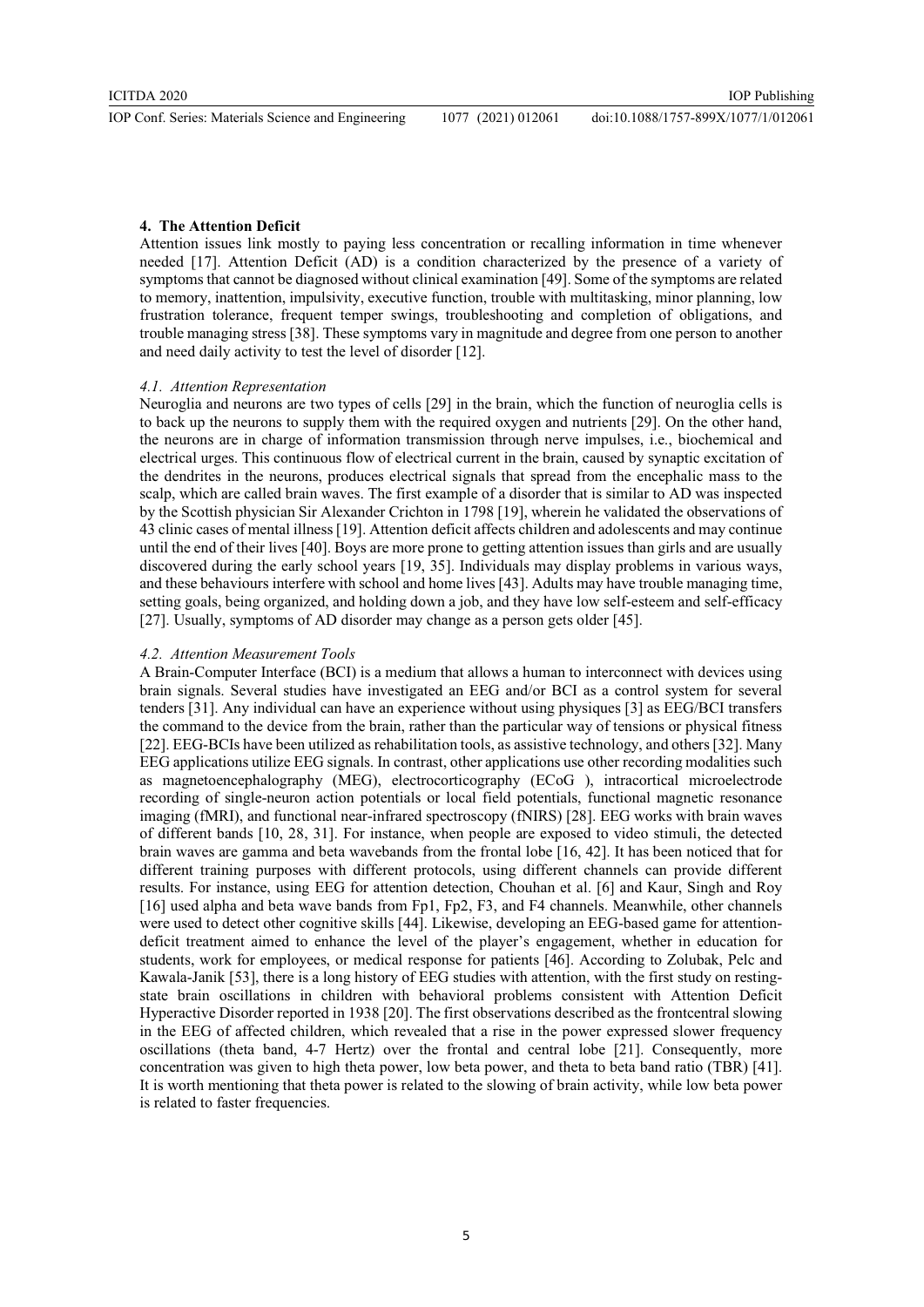#### 5. The Attention Treatment

Using brain training or altering its status are effective means in attention improvement, and the ability to change brain attention to remote tasks is still a topic of concern. Thus, training the brain on a single task may lead to enhancing and elevating its sense of cognition; nevertheless, training the brain on a group of tasks, which could boost and increase attention generally, is still a prospect. The tools may be different, but the goals lead to improving brain cognitive skills. Hence, individuals start with medicine and physical activity (i.e. sport, games, activities) [35]. However, if cognitive skills are not treated, then the researcher moves to another option of using neurofeedback as an alternative method for treating disorders [33, 35].The usage of drugs such as Methylphenidate, Clonidine, Atomoxetine has been approved for the treatment of attention-deficit due to reducing the relevant symptoms. For example, Methylphenidate is a synthetic central nervous system stimulant drug based on the clinical analysis, and it proved to be the most effective treatment available for attention deficit [1]. Another intervention used for AD is cognitive training, which focuses on training the working memory by incorporating adaptive schedules that are hypothesized to strengthen attention neuropsychological processes [4]. In this regard, Furley and Wood [9] concluded that the control of attention by the activated contents in the working memory might not only apply to situations in sport but might generalize to a whole range of other activities. However, they acknowledged that sport could be considered as serving and stimulating attention during physical performance. A study by Han [11] in Taiwan on attention training conducted on 116 college students, where their focus was tested by standardized tests (WMS-III, 1997), found that 15 minutes of walking or jogging while engaging in nature increases their emotions and concentration.

## 6. Neurofeedback Treatment

Biofeedback or neurofeedback utilizing brain activity has attracted a great deal of attention as selfcontrol therapy for adolescents with developmental disorders, multiple body disorders, and brain disorders. There are seven types of neurofeedback used for the treatment of various kinds of mental and psychological disorders [25]. These types of treatment are usually based on either EEG or magnetic resonance imaging (rtfMRI) in real-time [13]. The First and most commonly used frequency/power is biofeedback, also called surface neurofeedback, which involves using 2-4 surface electrodes. It is used for adjusting the rate or speed of specific brain waves to handle diseases in particular brain locations [25]. Second, the Slow Cortical Potential Neurofeedback (SCPNF) strengthens the course of slow cortical potentials for treating epilepsy, ADD, and migraines [7]. Third, the Low-Energy Neurofeedback System (LENS) generates a mild electromagnetic stimulus to adjust the brain waves of the patient when his/her eyes are closed and motionless [51]. This form of neurofeedback was used for treating traumatic brain injury, ADHD, insomnia, fibromyalgia, syndrome of the restless legs, anxiety, depression, and rage. Fourth, the Hemoencephalographic (HEG) neurofeedback provides data on migraine treated cerebral blood flow [25]. Fifth, the Live Z-score Neurofeedback introduces the continuous comparison of variables of brain electrical activity to a systematic database to provide continuous feedback [25], and it is used to treat insomnia. Sixth, the Low-Resolution Electromagnetic Tomography (LORETA) involves the use of 19 electrodes to monitor phase, power, and coherence [17], and it is used to treat addictions, depression, and obsessive-compulsive disorder. Seventh, Functional Magnetic Resonance Imaging (fMRI) is the most recent type of neurofeedback to regulate brain activity based on the activity feedback from deep subcortical areas in the brain [14].

The primary usage of EEG-BCIs was as a communication tool for disabled people or patients with severe motor impairment [28, 30]. Many EEG-based studies have concentrated on using EEG to reestablish communication and control to patients paralyzed due to chronic neuromuscular disorder [28]. Neurofeedback allows users to improve their dynamic abilities and cognitive skills by employing specific training strategies [44, 46]. Neurofeedback remedial results using neuroplasticity as a therapeutic approach with individuals suffering from AD, Attention-Deficit Hyperactive Disorder (ADHD), stroke, and dementia have been reported in many studies [46]. With children diagnosed with AD, diverse neurofeedback (NF) protocols have been practiced, with the most protuberant difference between EEG frequency-band (theta/beta) training and slow cortical potentials (SCPs) training [10].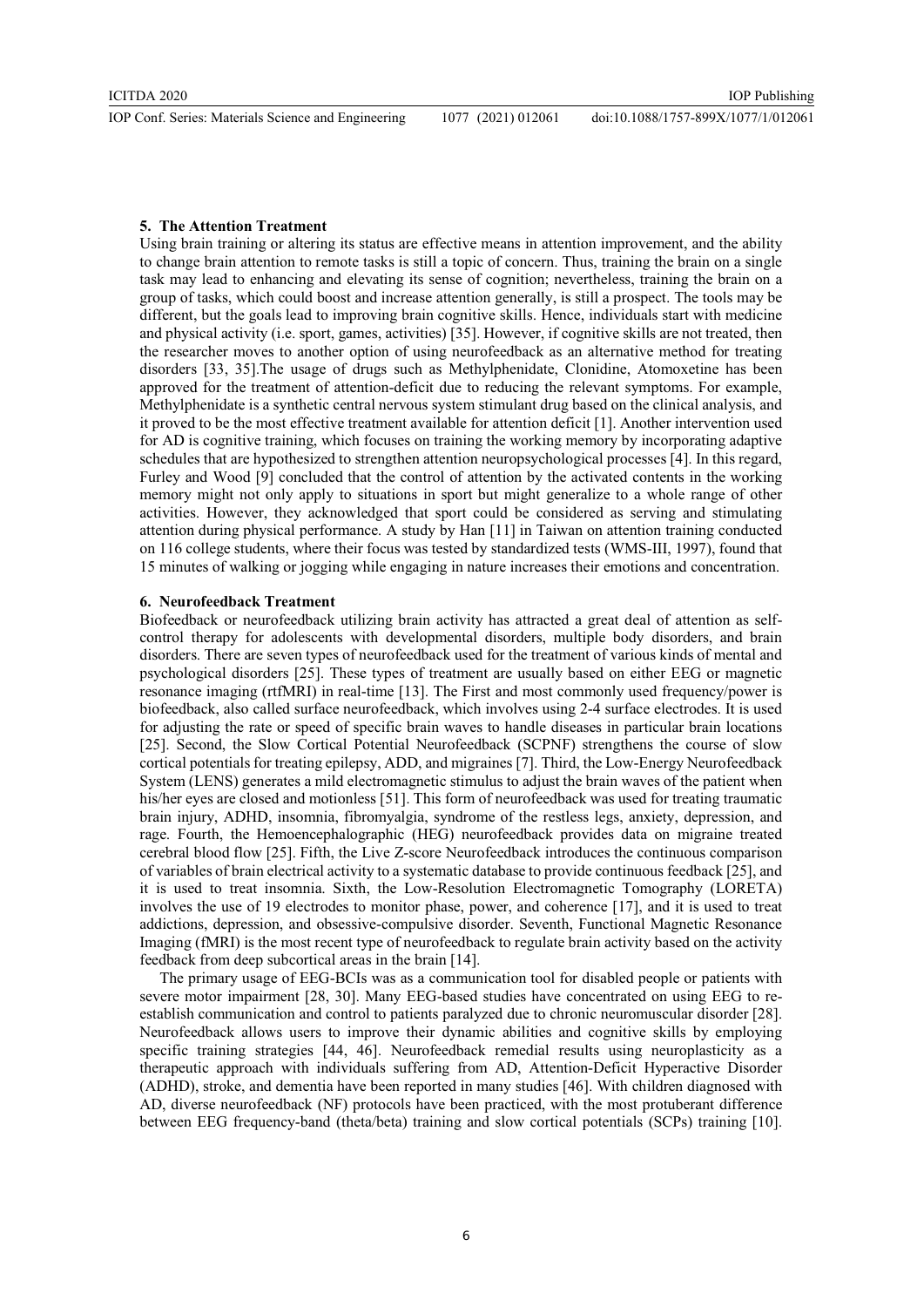Computer interfaces based on brain attention are designed to measure the attention level of the user to facilitate communication [46]. When it comes to computer games, the player's level of attention is used as a means to increase his/her interaction and involvement in the game [46].

 Markovska-Simoska and Pop-Jordanova [24] conducted a study to compare children and adults' diagnosed attention highlighting that less concern was given to adults affected by the disorder. The EEG signal used EEG absolute/relative power and theta/beta ratio to assist in treating the AD of both children and adults. EEG was recorded during an eyes-open condition. The findings showed a rise of absolute power in delta and theta frequencies in children, while there were no significant differences in adults compared to healthy subjects. For relative power, the results showed an increase in alpha and beta in adults compared to children. Classification analysis showed that attention disorders in children could be identified using absolute theta and theta-beta ratios from the central lobe of the brain (Cz channel). The authors suggested further research on any significant difference in cortical arousal between children and adults using different methods and features. Another study conducted by [6], using audio and visual stimulation, found that they enhance participants' attention levels. Similarly, the work of [47] targeted how EEG Neurofeedback training can enhance attention and memory, where they used a virtual reality system 3D game. The findings showed that first and second-order attentional control improved, yet SMR and theta training showed no effect. Using different measurements that keep eyes open, [15] employed games to enhance the attention level among 85 children. They found that there is a minor enhancement in two of the six near-transfer measures, particularly: Go-No Go and Focus. In their experiment, they employed 12 channels and used emotiv epic. Outcome assessments include latency (the speed of response of the participant), the number of correct patterns selected, and a statistical measure that provides the frequency of an error following a correct or incorrect answer [33].

# 7. Conclusion

The article reviewed the available literature on attention deficit based on neurofeedback and it revealed many approaches and different results regarding handling the attention. To come with a conclusion from those studies regarding a specific case, it will be difficult due to variances among those studies. Therefore, this work intends to develop a neurofeedback training system that assists in identifying attention with any case based on prior scholars. EEG-based measurements can be described as the most accurate method to capture waves related to brain activities. However, currently, researchers are in the learning status; they are trying to find the relationship between attention and changes in waves emit from the brain. Yet, there is no confirmation regarding the ranges of frequencies that can reveal attentionrelated issues or improvement. Moreover, researchers have to overcome a lot of errors related to capturing and analysing brain waves.

### Acknowledgment

This work is supported by Fundamental Research Grant Scheme (FRGS) funded by the Ministry of Higher Education (Grant code: FRGS/1/2019/ICT02/TAYLOR/03/1)

## References

- [1] Auvin S 2019 Pharmacological treatment of attention-deficit/hyperactivity disorder in children and adolescents with epilepsy Revue Neurologique vol 175(3) pp 141–3 DOI: 10.1016/j.neurol.2018.11.003
- [2] Berrigan F, Turcotte S, Beaudoin S, Gignac C and Bernier P M 2014 Physical activity before class enhances attention during the school day (October) J. of Physical Activity and Health vol 11 S130 DOI: 10.13140/2.1.1576.4482
- [3] Beveridge R, Wilson S and Coyle D 2016 3D graphics, virtual reality, and motion-onset visual evoked potentials in neurogaming Progress in Brain Research 1st edition vol 228 DOI: 10.1016/bs.pbr.2016.06.006
- [4] Cardoso-Leite P and Bavelier D 2014 Video game play, attention, and learning Current Opinion in Neurology 27(2) pp 185–91 DOI: 10.1097/wco.0000000000000077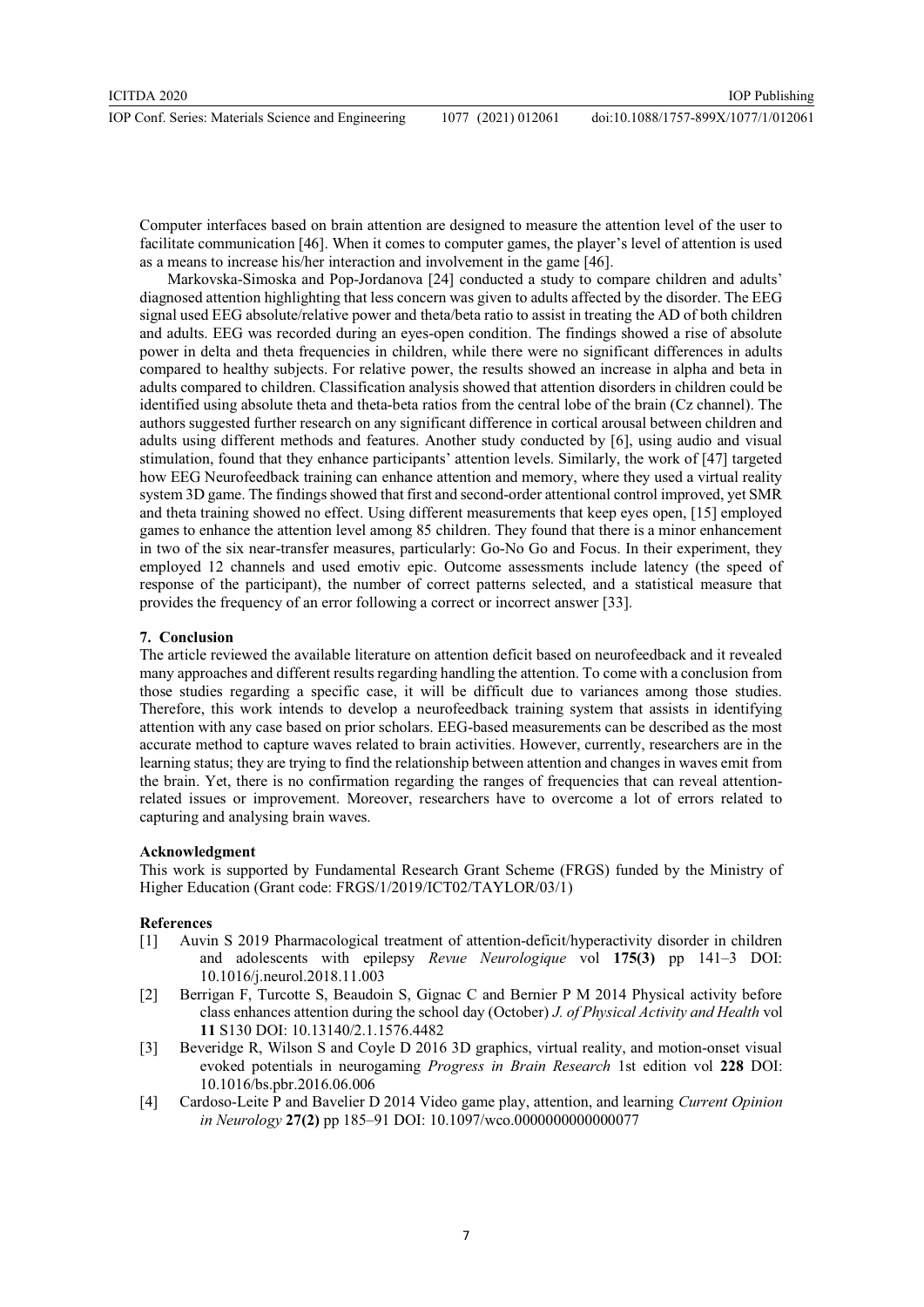IOP Conf. Series: Materials Science and Engineering 1077 (2021) 012061 doi:10.1088/1757-899X/1077/1/012061

IOP Publishing

- [5] Chiang H S, Hsiao K L and Liu L C 2017 EEG Based detection model for evaluating and improving learning attention J. of Medical and Biological Eng. vol 38 pp 847–56 DOI: DOI: 10.1007/s40846-017-0344-z
- [6] Chouhan T, Panse A, Smitha K G and Vinod A P 2016 A comparative study on the effect of audio and visual stimuli for enhancing attention and memory in brain computer interface system Proc. - 2015 IEEE Int. Conf. on Systems, Man, and Cybernetics, SMC 2015 November pp 3104–39 DOI: 10.1109/SMC.2015.539
- [7] Christiansen H, Reh V, Schmidt M H and Rief W 2014 Slow cortical potential neurofeedback and self-management training in outpatient care for children with ADHD : study protocol and first preliminary results of a randomized controlled trial Frontiers in Human Neuroscience vol 8 p 943 DOI: 10.3389/fnhum.2014.00943
- [8] Fergus T A and Wheless N E 2018 The attention training technique causally reduces self-focus following worry provocation and reduces cognitive anxiety among self-focused individuals J. of Behavior Therapy and Experimental Psychiatry vol 61 pp 66–71 DOI: 10.1016/j.jbtep.2018.06.006
- [9] Furley P and Wood G 2016 Working memory, attentional control, and expertise in sports: a review of current literature and directions for future research J. of Applied Research in Memory and Cognition 5(4) pp 415–25 DOI: 10.1016/j.jarmac.2016.05.001
- [10] Gevensleben H, Moll G H, Rothenberger A, Heinrich H, Duric N S and Trust H F 2014 Neurofeedback in attention-deficit/hyperactivity disorder – different models, different ways of application Frontiers in Human Neuroscience 8 p 846 DOI: 10.3389/fnhum.2014.00846
- [11] Han K T 2017 The effect of nature and physical activity on emotions and attention while engaging in green exercise Urban Forestry and Urban Greening 24 pp 5–13 DOI: 10.1016/j.ufug.2017.03.012
- [12] Harris A M, Dux P E, Jones C N and Mattingley J B 2017 Distinct roles of theta and alpha oscillations in the involuntary capture of goal-directed attention NeuroImage 152 pp 171–83 DOI: 10.1016/j.neuroimage.2017.03.008
- [13] Horki P, Bauernfeind G, Schippinger W, Pichler G and Müller-putz G R 2016 Evaluation of induced and evoked changes in EEG during selective attention to verbal stimuli J. of Neuroscience Methods 270 pp 165–76 DOI: 10.1016/j.jneumeth.2016.06.015
- [14] Hurt E, Arnold L E and Lofthouse N 2014 Quantitative EEG neurofeedback for the treatment of pediatric attention-deficit/hyperactivity disorder, autism spectrum disorders, learning disorders, and epilepsy Child and Adolescent Psychiatric Clinics of North America 23(3) pp 465–86 DOI: 10.1016/j.chc.2014.02.001
- [15] Johnstone S J, Roodenrys S J, Johnson K, Bonfield R and Bennett S J 2017 Game-based combined cognitive and neurofeedback training using Focus Pocus reduces symptom severity in children with diagnosed AD/HD and subclinical AD/HD Int. J. of Psychophysiology 116 pp 32–44 DOI: 10.1016/j.ijpsycho.2017.02.015
- [16] Kaur B, Singh D and Roy P P 2018 EEG based emotion classification mechanism in BCI Procedia Computer Sci. 132 pp 752–8 DOI: 10.1016/j.procs.2018.05.087
- [17] Kawatake S, Torii I and Ishii N 2017 Increasing concentration with neurofeedback Proc. 4th Int. Conf. on Applied Computing and Information Technol., 3rd Int. Conf. on Computational Sci./Intelligence and Applied Informatics, and 1st Int. Conf. on Big Data, Cloud Computing, Data Sci. pp 247–52 DOI: 10.1109/ACIT-CSII-BCD.2016.055
- [18] Khong A, Jiangnan L, Thomas K P and Vinod A P 2014 BCI based multi-player 3-D game control using EEG for enhancing attention and memory 2014 IEEE Int. Conf. on Systems, Man, and Cybernetics (SMC) pp 1847–52 DOI: 10.1109/SMC.2014.6974189
- [19] La Marca J P 2014 Neurofeedback as an intervention to improve reading achievement in students with attention deficit hyperactivity disorder, inattentive subtype (March) Neuro Regulation 3(2) DOI: 10.15540/nr.3.2.55
- [20] Lenartowicz A, Mazaheri A, Jensen O and Loo S K 2017 Aberrant modulation of brain oscillatory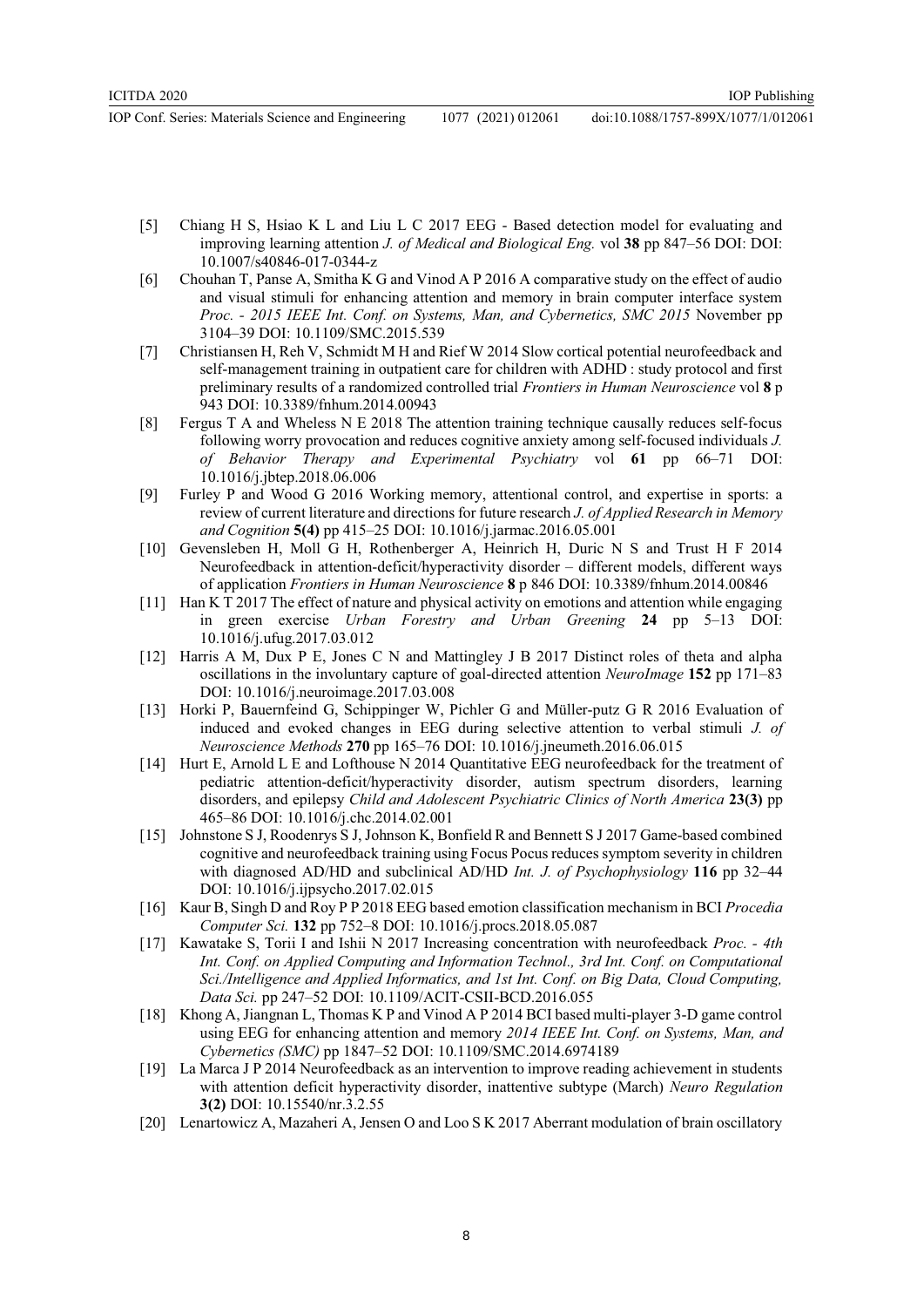doi:10.1088/1757-899X/1077/1/012061

activity and attentional impairment in attention-deficit/hyperactivity disorder Biological Psychiatry 1(3) pp 19–29 DOI: 10.1016/j.bpsc.2017.09.009

- [21] Lenartowicz A, Mazaheri A, Jensen O and Loo S K 2018 Review aberrant modulation of brain oscillatory activity and attentional impairment in attention-de fi cit / hyperactivity disorder Biological Psychiatry: Cognitive Neuroscience and Neuroimaging 3(1) pp 19–29 DOI: 10.1016/j.bpsc.2017.09.009
- [22] Liarokapis F, Debattista K, Vourvopoulos A, Petridis P and Ene A 2014 Comparing interaction techniques for serious games through brain–computer interfaces: a user perception evaluation study *Entertainment Computing* 5(4) pp 391–9
- [23] Marcuse L V, Fields M C and Yoo J 2016 The normal adult EEG Rowan's Primer and Mini-Atlas of EEG 2 pp 39–66 DOI: 10.1016/B978-0-323-35387-8.00002-0
- [24] Markovska-Simoska S and Pop-Jordanova N 2017 Quantitative EEG in children and adults with attention deficit hyperactivity disorder: comparison of absolute and relative power spectra and theta/beta ratio Clinical EEG and Neuroscience 48(1) pp 20–32
- [25] Marzbani H, Marateb H R and Mansourian M 2016 Neurofeedback: A comprehensive review on system design, methodology and clinical applications *Basic and Clinical Neuroscience* 7(2) pp 143–58
- [26] Mateo J, Torres A M, Sanchez-Morla E M and Santos J L 2015 Eye movement artefact suppression using volterra filter for electroencephalography signals J. of Medical and Biological Eng 35(3) pp 395–405 DOI: 10.1007/s40846-015-0036-5
- [27] Mazzone L et al 2013 Self-esteem evaluation in children and adolescents suffering from ADHD Clinical Practice and Epidemiology in Mental Health 9(1) pp 96–102 DOI: 10.2174/1745017901309010096
- [28] Mcfarland D J and Wolpaw J R 2017 EEG-based brain computer interfaces Current Opinion in Biomedical Eng. 4 pp 194–200 DOI: 10.1016/j.cobme.2017.11.004
- [29] Mendes G A V 2017 Brain-Computer Interface Games based on Consumer-Grade Electroencephalography Devices: Systematic Review and Controlled Experiments thesis (Natal-RN: Federal University of Rio Grande Do Norte)
- [30] Minguillon J, Lopez-Gordo M A and Pelayo F 2016 Detection of attention in multi-talker scenarios: A fuzzy approach Expert Systems with Applications 64 pp 261–8 DOI: 10.1016/j.eswa.2016.07.042
- [31] Minguillon J, Lopez-Gordo M A and Pelayo F 2017 Biomedical signal processing and control trends in EEG-BCI for daily-life : requirements for artifact removal Biomedical Signal Processing and Control 31 pp 407–18 DOI: 10.1016/j.bspc.2016.09.005
- [32] Minguillon J, Lopez-Gordo M A and Pelayo F 2017 Trends in EEG-BCI for daily-life: requirements for artifact removal Biomedical Signal Processing and Control 31 pp 407–18 DOI: 10.1016/j.bspc.2016.09.005
- [33] Mohammadi H S, Pirbabaei E, Sisi M J and Sekhavat Y A 2019 ExerBrain: a comparison of positive and negative reinforcement in attention training using BCI based computer games 2018 2nd National and 1st Int. Digital Games Research Conf.: Trends, Technologies, and Applications (DGRC 2018) pp 167–71 DOI: 10.1109/DGRC.2018.8712048
- [34] Mourik R V, Janssen T W P, Bink M and Gelad K 2016 A randomized controlled trial into the effects of neurofeedback, methylphenidate, and physical activity on EEG power spectra in children with ADHD J. Child. Psychol. Psychiatr. 57 pp 633–44 DOI: 10.1111/jcpp.12517
- [35] Ochi Y, Laksanasopin T, Kaewkamnerdpong B and Thanasuan K 2017 Neurofeedback game for attention training in adults BMEiCON 2017 - 10th Biomedical Eng. Int. Conf. January 2017 pp 1–5 DOI: 10.1109/BMEiCON.2017.8229113
- [36] Posner M I, Rothbart M K and Tang Y Y 2015 Enhancing attention through training Current Opinion in Behavioral Sciences 4 pp 1–5 DOI: 10.1016/j.cobeha.2014.12.008
- [37] Sauseng P, Hoppe J, Klimesch W, Gerloff C and Hummel F C 2007 Dissociation of sustained attention from central executive functions: local activity and interregional connectivity in the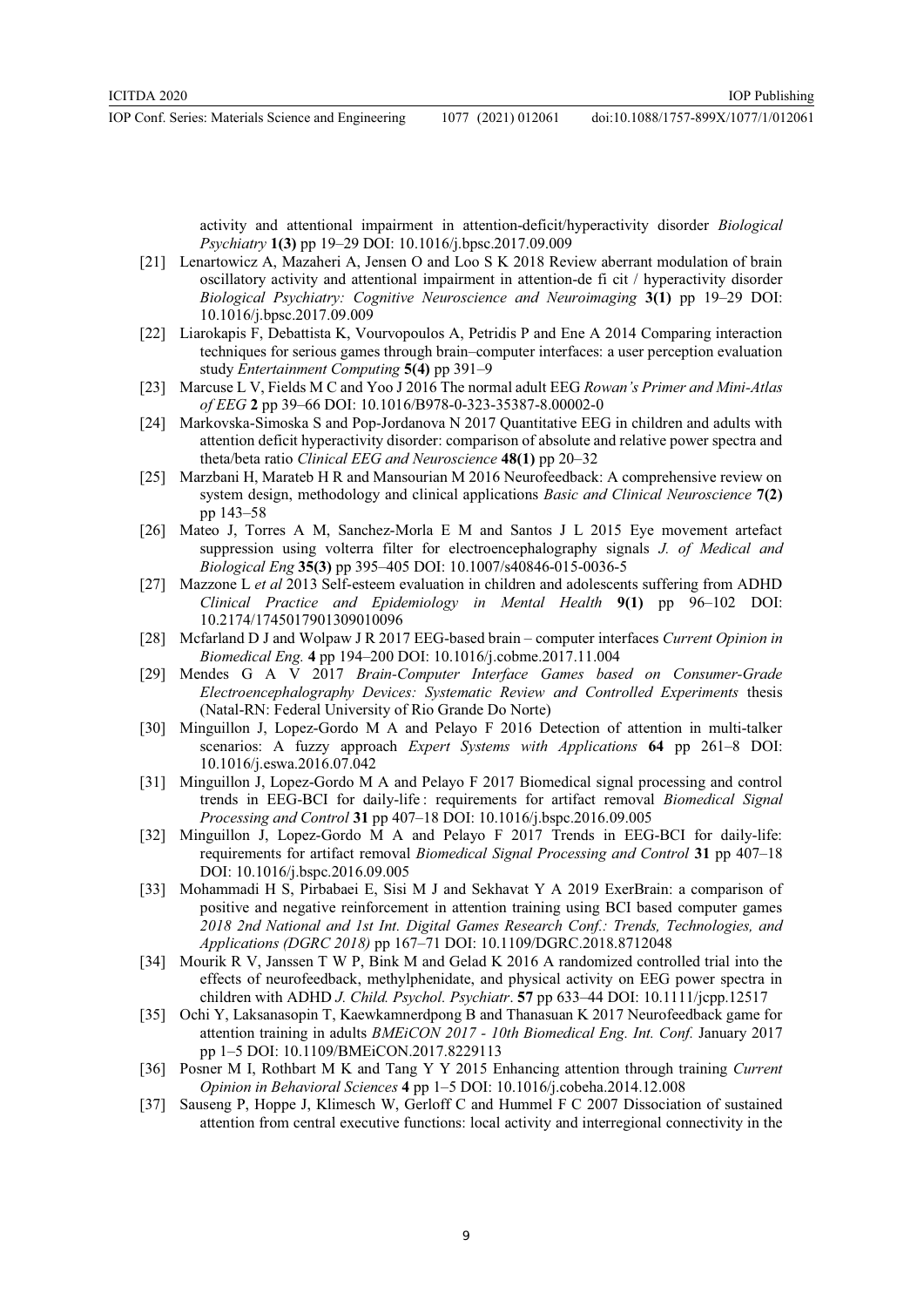IOP Conf. Series: Materials Science and Engineering 1077 (2021) 012061 doi:10.1088/1757-899X/1077/1/012061

theta range *European J. of Neuroscience* 25(2) pp 587–93 DOI:  $10.1111/j.1460$ -9568.2006.05286.x

- [38] Schönenberg M, Wiedemann E, Schneidt A, Scheeff J, Logemann A, Keune P M and Hautzinger M 2017 Neurofeedback, sham neurofeedback, and cognitive-behavioural group therapy in adults with attention-deficit hyperactivity disorder : a triple-blind, randomised, controlled trial The Lancet Psychiatry vol 4 issue 9 pp 673–84 DOI: 10.1016/S2215-0366(17)30291-2
- [39] Sirca F, Onorati F, Mainardi L and Russo V 2015 Time-varying spectral analysis of singlechannel EEG: application in affective protocol *J. of Medical and Biological Eng* 35(3) pp 367– 74 DOI: 10.1007/s40846-015-0044-5
- [40] Smitha K G, Shenjie S, Thomas K P and Vinod A P 2014 Two player EEG-based neurofeedback ball game for attention enhancement Conf. Proc. - IEEE Int. Conf. on Systems, Man and Cybernetics January 2014 pp 3150–5 DOI: 10.1109/smc.2014.6974412
- [41] Son D V, Blasio F M De, Fogarty J S, Angelidis A, Putman P and Barry R J 2019 Frontal EEG theta/beta ratio during mind wandering episodes Biological Psychology 140 pp 19–27 10.1016/j.biopsycho.2018.11.003
- [42] Staufenbiel S M, Brouwer A M, Keizer A W and van Wouwe N C 2014 Effect of beta and gamma neurofeedback on memory and intelligence in the elderly Biological Psychology 95(1) pp 74– 5 DOI: 10.1016/j.biopsycho.2013.05.020
- [43] Thomas K P 2016 A study on the impact of neurofeedback in EEG based attention-driven game 2016 IEEE International Conference on Systems, Man, and Cybernetics (SMC) pp 320–5 DOI: 10.1109/SMC.2016.7844260
- [44] Thomas K P, Vinod A P and Guan C 2013 Design of an online EEG based neurofeedback game for enhancing attention and memory Proc. of the Annual Int. Conf. of the IEEE Eng. in Medicine and Biology Society - EMBS pp 433–6 DOI: 10.1109/EMBC.2013.6609529
- [45] Thomas K P, Vinod A P and Guan C 2014 Evaluation of EEG features during overt visual attention during neurofeedback game Conf. Proc. - IEEE Int. Conf. on Systems, Man and Cybernetics January 2014 pp 1841–6 DOI: 10.1109/smc.2014.6974188
- [46] Vasiljevic G A M and de Miranda L C 2019 The influence of graphical elements on user's attention and control on a neurofeedback-based game Entertainment Computing 29 pp 10-9 DOI: 10.1016/j.entcom.2018.10.003
- [47] Yao L, Chen M L, Sheng X, Mrachacz-kersting N, Zhu X and Farina D 2017 Testing the specificity of EEG neurofeedback training on first- and second-order measures of attention Proc. of 11th Int. Conf. on Augmented Cognition (AC 2017) LNCS vol 10284 ed D D Schmorrow C M Fidopiastis (New York: Springer Link) pp 90–8 DOI: 10.1007/978-3-319- 58628-1
- [48] Yildirim N and Varol A 2013 Developing educational game software which measures attention and meditation with brainwaves ICEE ICIT 2013 Conf. pp 325–32 Retrieved from http://asafvarol.com/makaleler/NilayYAsafV.pdf
- [49] Yuki K, Bhagia J, Mrazek D and Jensen P S 2016 How does a real-world child psychiatric clinic diagnose and treat attention deficit hyperactivity disorder? World J. of Psychiatry 6(1) 118 DOI: 10.5498/wjp.v6.i1.118
- [50] Zamora B D, Muñoz J E, Lopez D S and Henao G O 2016 Influence of a BCI neurofeedback videogame in children with ADHD quantifying the brain activity through an EEG signal processing dedicated toolbox MindReflector Technologies LLC 3 pp 1–8
- [51] Zandi M Y, Firoozabadi M and Rostami R 2015 Improvement of neurofeedback therapy for improved attention through facilitation of brain activity using local sinusoidal extremely low frequency magnetic field exposure Clinical EEG and Neuroscience 46(2) pp 100–12 DOI: 10.1177/1550059414524403
- [52] Zhang S, Wang D, Afzal N, Zhang Y and Wu R 2016 Rhythmic haptic stimuli improve shortterm attention *IEEE Transactions on Haptics* 9(3) pp 437–42 DOI: 10.1109/TOH.2016.2531662